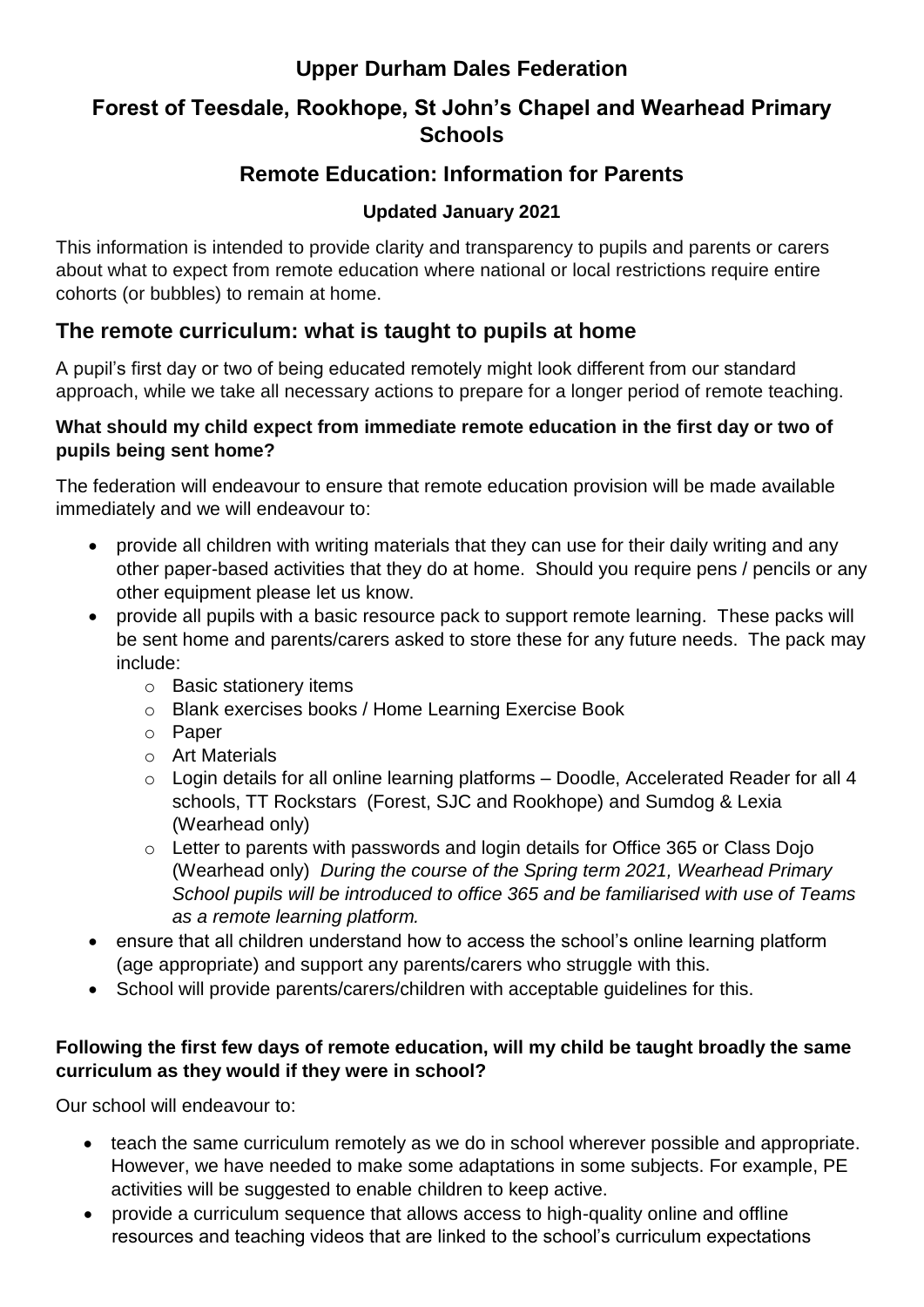- give access to high quality remote education resources
- work with families to deliver a broad and ambitious curriculum
- set assignments so that pupils have meaningful and ambitious work each day in a number of different subjects
- deliver a planned and well-sequenced curriculum so that knowledge and skills are built incrementally, with a good level of clarity about what is intended to be taught and practised in each subject
- provide / signpost families to online, high quality lessons, videos and daily resources
- ensure all resources and lessons provided, link to current curriculum objectives within their classroom
- ensure work for each day is uploaded before the lesson if the lesson is online. *Wearhead are building capacity to move to more online learning.*
- provide paper-based resources for all subjects if the child has limited internet access at home. *Wearhead currently provide a hard copy of a full weekly timetable and resources.*

If one or more class bubbles need to close, or if the whole school closes or goes into local/national lockdown, the school will aim to fulfil all of the above criteria and in addition:

- adapt upcoming lesson provision based on the children's previous work
- review the remote learning provision for foundation subjects e.g. providing school created videos
- provide online, storytime sessions, through Teams
- provide weekly catch up sessions through Teams

# **Remote teaching and study time each day**

### **How long can I expect work set by the school to take my child each day?**

We expect that remote education (including remote teaching and independent work) will take pupils broadly the following number of hours each day:

| <b>EYFS</b> | Up to 3 hours per day |
|-------------|-----------------------|
| Key Stage 1 | 3 hours per day       |
| Key Stage 2 | 4 hours per day       |

### **Accessing remote education**

#### **How will my child access any online remote education you are providing?**

- Staff will ensure that all children understand how to access the school's online learning platform (age appropriate) and support any parents/carers who struggle with this.
- School will provide login details for our communication system Teams or Class Dojo (Wearhead only) and ensure all parents/carers are able to access it and login. School will provide parents/carers acceptable use guidelines for this. *During the course of the Spring*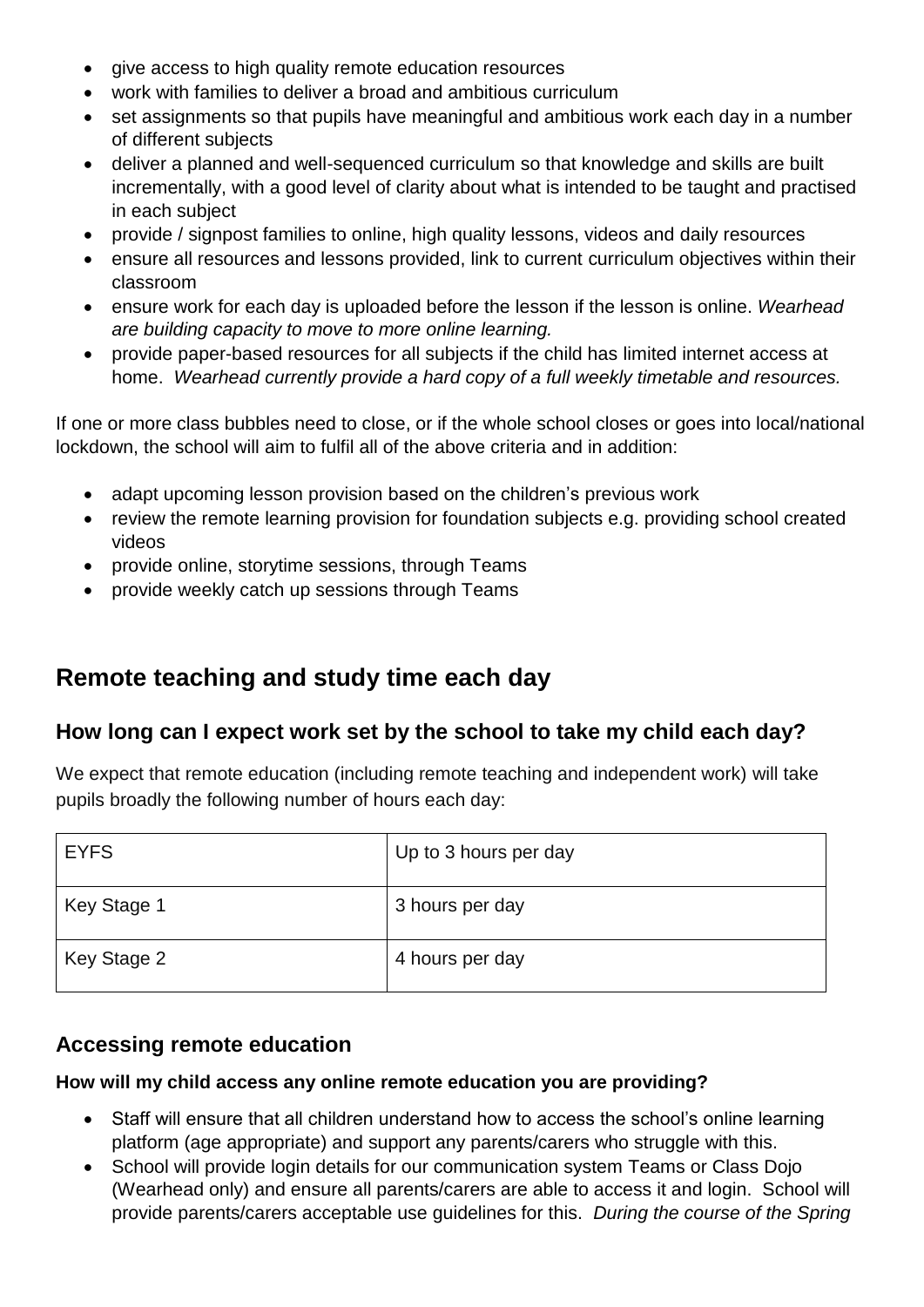*term 2021, Wearhead Primary School pupils will be introduced to office 365 and be familiarised with use of Teams as a remote learning platform.*

#### **If my child does not have digital or online access at home, how will you support them to access remote education?**

For **Forest, Rookhope and SJC,** it is expected that children will access most of our remote learning through our online provision. **Wearhead** will increase online provision during the Spring term 2021.

If parents/carers do not have access to an electronic device, we expect them to inform school and we will ensure they are provided with a laptop or iPad for the duration of their child's absence.

We take the following approaches to support those pupils to access remote education:

- We have a number of devices available to loan to families who do not have access to a suitable device. For further information, please contact the class teacher.
- If needed, pupils can access printed materials if they do not have online access. If this is the case, pupils will submit work to their teachers and receive feedback, in person, following the period of isolation.

### **How will my child be taught remotely?**

We use a combination of the following approaches to teach pupils remotely:

- live teaching (online lessons)
- recorded teaching (e.g. White Rose Maths lessons, video/audio recordings made by teachers)
- printed paper packs produced by teachers (e.g. workbooks, worksheets)
- textbooks and reading books pupils have at home
- commercially available websites supporting the teaching of specific subjects or areas, including video clips or sequences
- long-term project work and/or internet research activities

# **Engagement and feedback**

#### **What are your expectations for my child's engagement and the support that we as parents and carers should provide at home?**

Parents should endeavour to support children's remote learning by creating a positive environment for their child to learn, for example:

- Distinguish between weekdays and weekends, to separate school life and home life.
- At the end of the day, have a clear cut-off to signal school time is over.
- Create and stick to a routine.
- Provide the correct equipment in order for your child to complete the work given.
- Designate a working space if possible.
- Make time for exercise and breaks throughout the day to keep your child active.
- Reinforce the importance of children staying safe online.
- Be aware of what your child is being asked to do, including sites they will be asked to use and the school staff your child will interact with.
- Emphasise the importance of a safe online environment. Set age-appropriate parental controls on digital devices and use internet filters to block malicious websites. These are usually free, but often need to be turned on.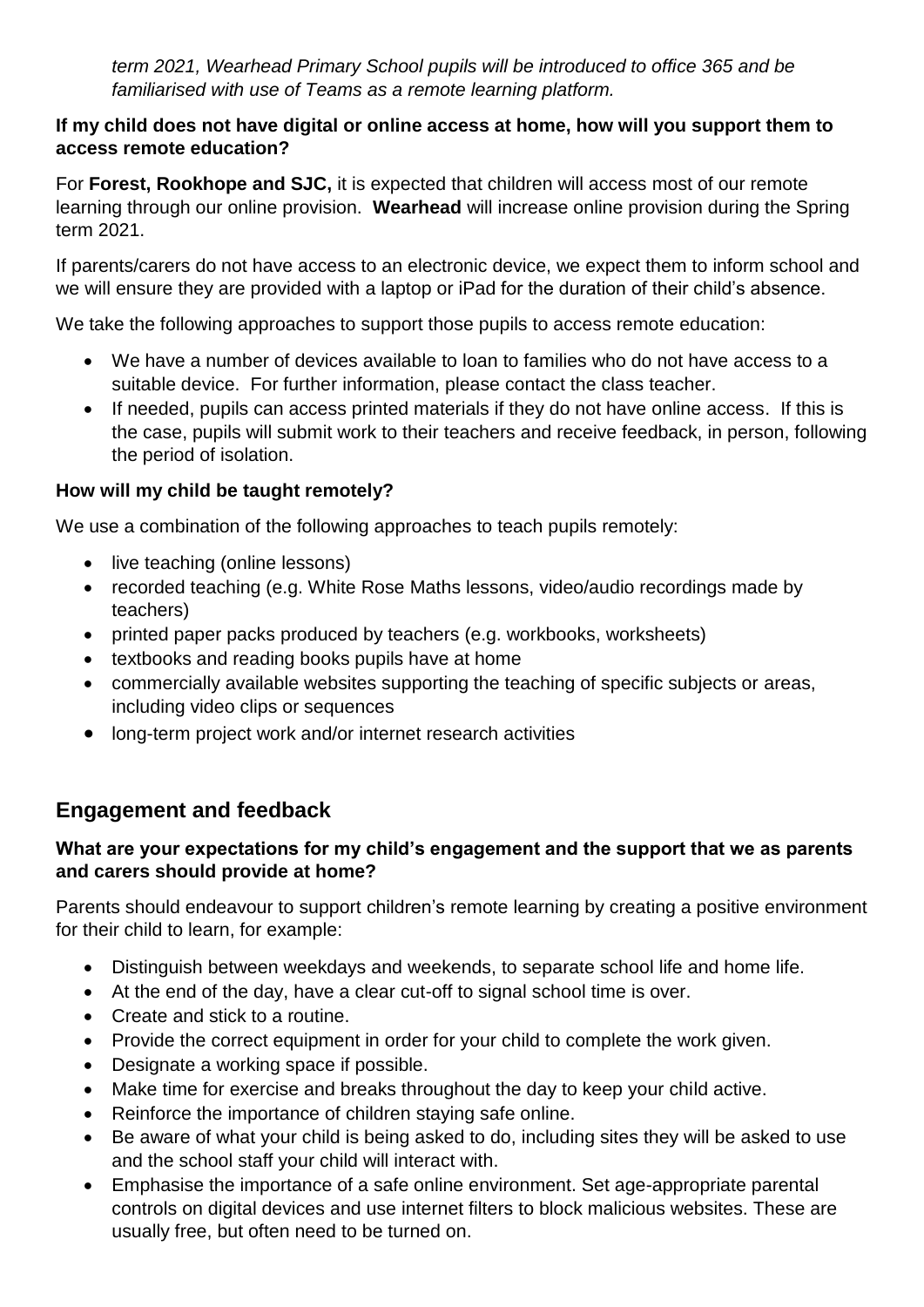- Encourage your child to work to the best of their ability and praise their efforts.
- Encourage and support children to access remote education daily.
- Encourage and support children to keep up with the work set by school each day.
- Contact school if they are experiencing problems with accessing remote education
- Support children, where possible, to consider feedback on work submitted.

### **How will you check whether my child is engaging with their work and how will I be informed if there are concerns?**

Where children are working from home, the school will endeavour to:

- check children's engagement with remote education daily
- contact parents where there is a concern regarding engagement with remote education

If one or more class bubbles need to close, or if the whole school closes or goes into local/national lockdown, the school will fulfil all of the above criteria and in addition:

- respond to parents' messages within school working hours  $8:30$ am  $-4:00$ pm (Parents/carers may contact staff by emailing their class teacher's work email, emailing the school email account or leaving a telephone message with the school office. Wearhead parents may also send messages via Class Dojo.)
- contact parents/carers following no work submission via email or telephone
- operate timely reward systems to celebrate home achievements. This may be verbal praise in remote assemblies, messages via Teams or Class Dojo or achievement certificates.

### **How will you assess my child's work and progress?**

If an individual child or a small number of children need to isolate, the school will endeavour to:

- provide individual feedback daily of work submitted via the online learning platform
- provide individual feedback on paper-based work via online platforms
- assess children's understanding of remote education / key knowledge and skills covered on return to school.

If one or more class bubbles need to close, or if the whole school closes or goes into local/national lockdown, the school will fulfil all of the above criteria and in addition:

- provide individual feedback daily of work submitted via the online learning platform
- provide whole class 'live' feedback during online lessons

For those without internet access:

- pupils will receive feedback on their work via a pre-arranged telephone call or verbally when work packs are collected from school
- pupils will submit work to their teachers and receive feedback, in person, following the period of isolation

# **Additional support for pupils with particular needs**

### **How will you work with me to help my child who needs additional support from adults at home to access remote education?**

We recognise that some pupils, for example some pupils with special educational needs and disabilities (SEND), may not be able to access remote education without support from adults at home. We acknowledge the difficulties this may place on families, and we will work with parents and carers to support those pupils in the following ways: